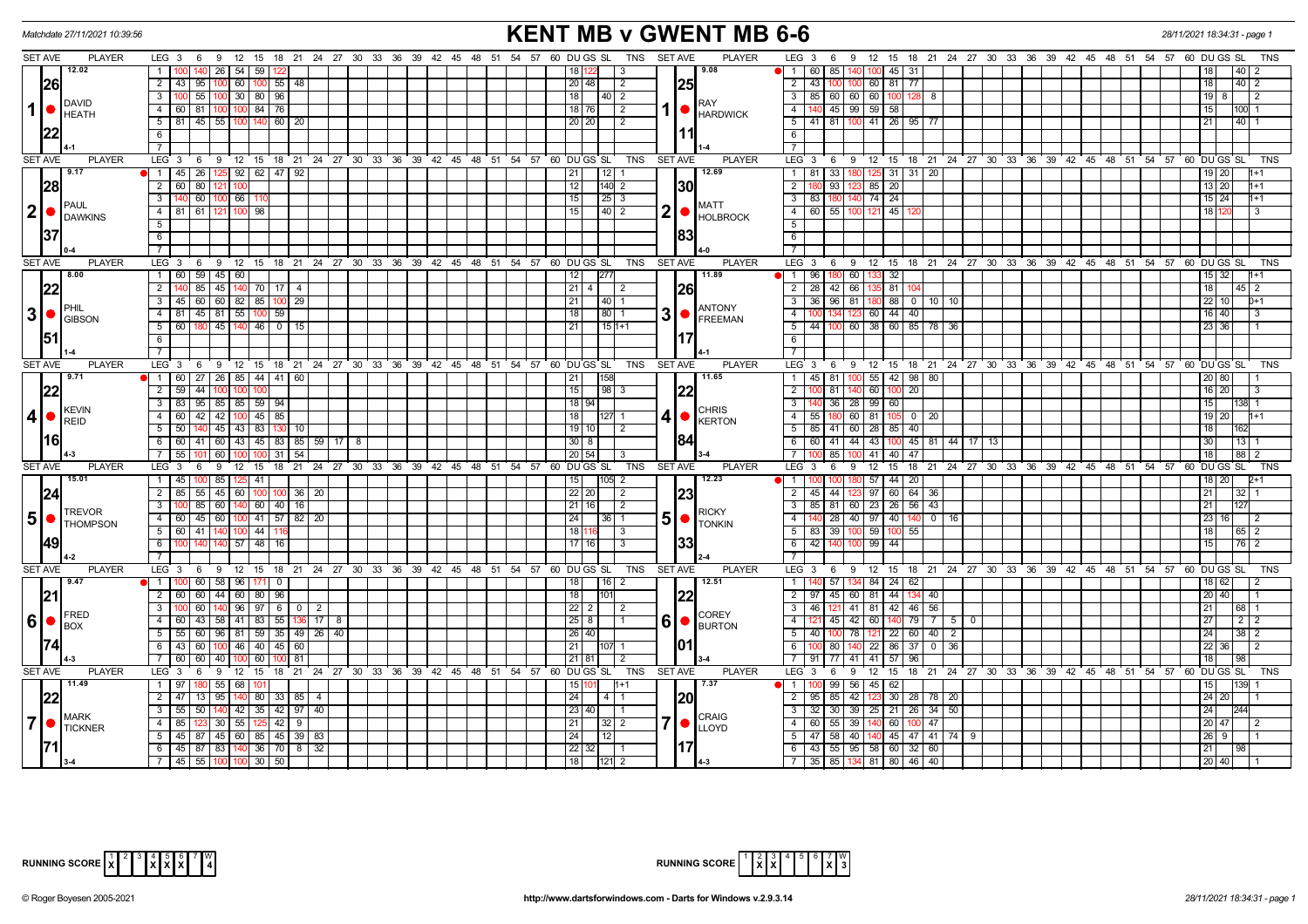| <b>KENT MB v GWENT MB 6-6</b><br>Matchdate 27/11/2021 10:39:56<br>28/11/2021 18:34:41 - page 2 |                          |                                                                                     |                                                                                                        |                                                                                                                        |            |  |  |  |
|------------------------------------------------------------------------------------------------|--------------------------|-------------------------------------------------------------------------------------|--------------------------------------------------------------------------------------------------------|------------------------------------------------------------------------------------------------------------------------|------------|--|--|--|
| <b>SET AVE</b>                                                                                 | <b>PLAYER</b>            | $LEG_36$<br>15<br>9<br>12                                                           | 18 21 24 27 30 33 36 39 42 45 48 51 54 57 60 DU GS SL<br><b>TNS</b><br><b>SET AVE</b><br><b>PLAYER</b> | LEG <sub>3</sub><br>12 15 18 21 24 27 30 33 36 39 42 45 48 51 54 57 60 DUGS SL<br>9<br>-6                              | <b>TNS</b> |  |  |  |
|                                                                                                | 8.56                     | $69$   46  <br>45<br>40<br>85<br>85<br>74<br>$\overline{\mathbf{0}}$                | 13.46<br>27<br>10                                                                                      | 58 16 16<br>16<br>21<br>16 I<br>26 I<br>60                                                                             |            |  |  |  |
| 22                                                                                             |                          | 99<br>58<br>43<br>55<br>$\overline{2}$                                              | 24 <br>20 55                                                                                           | 36<br>$\overline{2}$<br>43<br>99<br>38<br>l 20 l<br>21                                                                 |            |  |  |  |
|                                                                                                |                          | 59<br>$41 \mid 43$<br>43  <br>3<br>120                                              | 21<br> 47 2                                                                                            | 13 68 65<br>60<br>3<br>55                                                                                              |            |  |  |  |
| 8 <sup>1</sup>                                                                                 | JACK<br><b>DICKINSON</b> | 20                                                                                  | MARK<br>81<br>$16$   20<br>$\blacksquare$ DACEY                                                        | $\overline{4}$<br>60<br>85<br>18<br>  25  <br>85                                                                       |            |  |  |  |
|                                                                                                |                          | $59$ 60<br>$24 \mid 60 \mid$<br>5<br>24                                             | 18<br>214                                                                                              | 5<br>40<br>41<br>33 <sup>1</sup><br>17 40 <br>D 81.                                                                    |            |  |  |  |
| 03                                                                                             |                          | 60<br>55   40  <br>97                                                               | 27 <br>18<br>$92 \mid$                                                                                 | $32 \mid 20$<br>6<br>45<br>66<br>60<br>19   20                                                                         |            |  |  |  |
|                                                                                                |                          |                                                                                     |                                                                                                        |                                                                                                                        |            |  |  |  |
| <b>SET AVE</b>                                                                                 | <b>PLAYER</b>            | 21 24 27 30 33 36 39 42 45 48 51<br>$LEG \ 3$<br>- 6<br>-9<br>12<br>15<br>18        | <b>PLAYER</b><br>54<br>$57.60$ DUGS SL<br><b>TNS</b><br><b>SET AVE</b>                                 | 18  21  24  27  30  33  36  39  42  45  48  51  54  57  60  DUGS SL<br>$LEG \ 3$<br>$^{\circ}$ 12<br>- 6<br>-9<br>- 15 | TNS        |  |  |  |
|                                                                                                | 9.74                     | 96<br>60   65<br>44 40 18<br>$\overline{\mathbf{0}}$<br>40                          | 9.54<br>27<br>$\sqrt{18}$                                                                              | 84 12 16 0 16<br>$\overline{1}$<br>81<br>67<br>59<br>29 16 <br>26                                                      |            |  |  |  |
| 20                                                                                             |                          | 40 57 44 54 20<br>94 I<br>13                                                        | 22 <br>26 20                                                                                           | $ 40 $ 22 29 0<br>$\overline{2}$<br>60<br>$\overline{24}$<br>60 1<br>1012                                              |            |  |  |  |
|                                                                                                |                          | $57$   22  <br>85<br>$\mathbf{3}$<br>31                                             | 18                                                                                                     | 50<br>$30 \mid 98$<br>25 <sup>1</sup><br>$3^{\circ}$<br>95<br>  63<br>21 98                                            |            |  |  |  |
| 9 <sup>1</sup>                                                                                 | <b>DAVE</b><br>SAINT     | $140$ 55 48<br>58<br>-4                                                             | KYLE<br>9 <sup>1</sup><br>$18$   48<br>3<br>MACLEOD                                                    | $25 \mid 40$<br>60 77<br>$\overline{4}$<br>15<br>170 1                                                                 |            |  |  |  |
|                                                                                                |                          | 39<br>77<br>- 5<br>60                                                               | 18<br>84                                                                                               | 5<br>81<br>83 96<br>$24 \mid 32$<br>60<br>$19$ 32                                                                      |            |  |  |  |
| 190                                                                                            |                          | 40<br>140 81 36 12 68<br>- 6                                                        | 25 <br>21<br>$\sqrt{24}$ 2                                                                             | 180 55 70 44 96 36 20<br>6<br>$119$ 20<br>$D+1$                                                                        |            |  |  |  |
|                                                                                                |                          |                                                                                     |                                                                                                        | $\overline{7}$                                                                                                         |            |  |  |  |
| SET AVE                                                                                        | <b>PLAYER</b>            | LEG <sup>3</sup><br>12<br>15<br>9                                                   | 18 21 24 27 30 33 36 39 42 45 48 51 54 57 60 DUGS SL<br>SET AVE<br><b>TNS</b><br><b>PLAYER</b>         | 18 21 24 27 30 33 36 39 42 45 48 51 54 57 60 DUGS SL<br>LEG <sub>3</sub><br>$12 \quad 15$<br>- 6<br>9                  | TNS        |  |  |  |
|                                                                                                | 13.32                    | $40 \mid 32$<br>48                                                                  | 5.40<br>$21 \overline{32}$<br>3                                                                        | 22<br>81<br>41<br>18<br> 72 2                                                                                          |            |  |  |  |
| 20                                                                                             |                          | 38<br>2<br>36<br>95                                                                 | 191<br>$18$ 38<br>3                                                                                    | $60$ 62 99<br>$\overline{2}$<br>59 60<br>41<br>18<br>1120                                                              |            |  |  |  |
|                                                                                                | <b>CARL</b>              | 83 45<br>45<br>41                                                                   | 24<br>96                                                                                               | $\overline{3}$<br>60<br>11 35 40<br>24 40<br>60<br>95                                                                  |            |  |  |  |
| <b>hd•</b>                                                                                     | <b>BOOKER-LEIGHTON</b>   | 85   59   83   51<br>26<br><b>70</b><br>41<br>26<br>60<br>$\overline{4}$            | PAUL<br>$10$ $\bullet$ $ _{\text{COSSETT}}$<br>26 51                                                   | 40<br>98<br>$\overline{4}$<br>45<br>38<br>41<br>60<br>27<br>66<br>43<br>45                                             |            |  |  |  |
|                                                                                                |                          | 52<br>5<br>55<br>55<br>49 0 0 0<br>$0$   0                                          | 30<br>10 <sup>2</sup>                                                                                  | 83 0 31 16 4<br>5<br>33 <sup>1</sup><br>85<br>0 <sup>28</sup><br> 28 4<br>l 81                                         |            |  |  |  |
| 29                                                                                             |                          | 64<br>60<br>- 6<br>60<br>60<br>43                                                   | <b>1961</b><br>18<br>114                                                                               | 82<br>44 94<br>6<br>23<br>99<br>$21$ 94<br>78<br>l 81                                                                  |            |  |  |  |
|                                                                                                |                          | 45 <br>$55 \mid 92 \mid 2$<br>l 58 l<br>26<br>41<br>2                               | 25 <br>2<br>$D+1$                                                                                      | 40   26   55   59   51   84<br>45 44<br>24<br><b>197</b>                                                               |            |  |  |  |
| <b>SET AVE</b>                                                                                 | <b>PLAYER</b>            | $24$ 27 30 33<br>$LEG_3$<br>15<br>21<br>12<br>18<br>-6                              | <b>TNS</b><br><b>SET AVE</b><br>36 39 42 45 48 51<br>54<br>57 60 DU GS SL<br><b>PLAYER</b>             | 18 21 24 27 30 33 36 39 42 45 48 51 54 57<br>LEG <sub>3</sub><br>60 DU GS SL<br>12<br>9<br>15<br>- 6                   | <b>TNS</b> |  |  |  |
|                                                                                                | 14.80                    | 81<br>$11$ 95<br>140 26<br>41                                                       | 14.93<br>107<br>18                                                                                     | $25 \mid 96$<br>$41 \overline{40}$<br>60<br>$\overline{1}$<br>19 40                                                    |            |  |  |  |
|                                                                                                | 26                       | 27<br>43<br>81<br>100                                                               | 28 <br>18<br>69<br>$\overline{2}$                                                                      | 40<br>$\overline{2}$<br>60<br>16 40<br>119 42<br>100                                                                   |            |  |  |  |
|                                                                                                | <b>DEAN</b>              | $\mathbf{3}$<br>68<br>60 43 24                                                      | 15<br>1661                                                                                             | $\overline{3}$<br>$55 \mid 42 \mid$<br>60 140<br>100 I<br>104<br>18   1                                                |            |  |  |  |
| 11                                                                                             | OWEN                     | 40                                                                                  | $11$ $\bullet$ $\frac{\text{KEVIN}}{\text{MILLS}}$<br>16 40                                            | 4 I<br>$\overline{74}$ 55<br>97 89<br>15 <sub>l</sub><br>l 52 I 1                                                      |            |  |  |  |
|                                                                                                |                          | 40<br>5<br>100 81                                                                   | 13 40 <br>$\mathcal{R}$                                                                                | 5<br>84 32<br>140 60 60<br>l125l 1<br>15                                                                               |            |  |  |  |
| 78                                                                                             |                          | l 83 l<br>81<br>45  <br>100 <sub>l</sub><br>52<br>-6                                | 101<br>18<br>$40$   2                                                                                  | 48 56<br>6<br>780<br>40<br>18 40 <br>100                                                                               |            |  |  |  |
|                                                                                                |                          |                                                                                     |                                                                                                        |                                                                                                                        |            |  |  |  |
| <b>SET AVE</b>                                                                                 | <b>PLAYER</b>            | $LEG \ 3$<br>$\overline{1}2$<br>15<br>18 21 24 27 30 33 36 39 42 45 48<br>-9<br>- 6 | <b>TNS</b><br><b>SET AVE</b><br><b>PLAYER</b><br>54<br>$5760$ DU GS SL<br>51                           | $LEG \ 3$<br>12 15 18 21 24 27 30 33 36 39 42 45 48 51 54 57 60 DUGS SL<br>-9<br>- 6                                   | <b>TNS</b> |  |  |  |
|                                                                                                | 14.06                    | 24<br>40                                                                            | 7.55<br>  40                                                                                           | 124 <br>$\mathbf{1}$<br>59<br>59<br>99 60<br>15                                                                        |            |  |  |  |
| 25                                                                                             | <b>HARRY</b>             | $\overline{2}$<br>85<br>60 I<br>116                                                 | 21 <br>15 116<br>3                                                                                     | 45 44 60<br>$ 228 $ 1<br>$\overline{2}$<br>$J$ 24 $\cdot$<br>15                                                        |            |  |  |  |
| 12                                                                                             |                          | -3<br>28<br>40<br>- 0                                                               | $19$ 40<br>-3<br>PAUL                                                                                  | 59<br>38<br>3<br>41<br>  72   2<br>70<br>18                                                                            |            |  |  |  |
|                                                                                                | LANE                     | 44 60 93 37 31<br>4<br>96                                                           | 21<br>$\vert$ 40 $\vert$ 1                                                                             | $80 \ 27 \ 9$<br>$\overline{4}$<br>26<br>30 95<br>24 I 9                                                               |            |  |  |  |
|                                                                                                |                          | 58 60 65 16<br>42                                                                   | 23 16 <br>2                                                                                            | 60 45 1<br>$45 \ 58$<br>$-5$<br>85 60<br>l 48 I 1<br>211                                                               |            |  |  |  |
| <b>68</b>                                                                                      |                          |                                                                                     | 1861                                                                                                   | 6                                                                                                                      |            |  |  |  |
|                                                                                                |                          |                                                                                     |                                                                                                        |                                                                                                                        |            |  |  |  |

| IOP: | David Heath 26.22                                       | <b>COL</b><br>חשו | Matt Holbrock 30.83                                                               |
|------|---------------------------------------------------------|-------------------|-----------------------------------------------------------------------------------|
|      | <b>RUNNING SCORE   X</b><br>.<br>.<br>.<br>IXI 6<br>. . |                   | 2 W<br>IxIxl<br><b>RUNNING SCORE</b><br>1XI<br><b>I</b> 6<br>.<br><b>XXX</b><br>. |